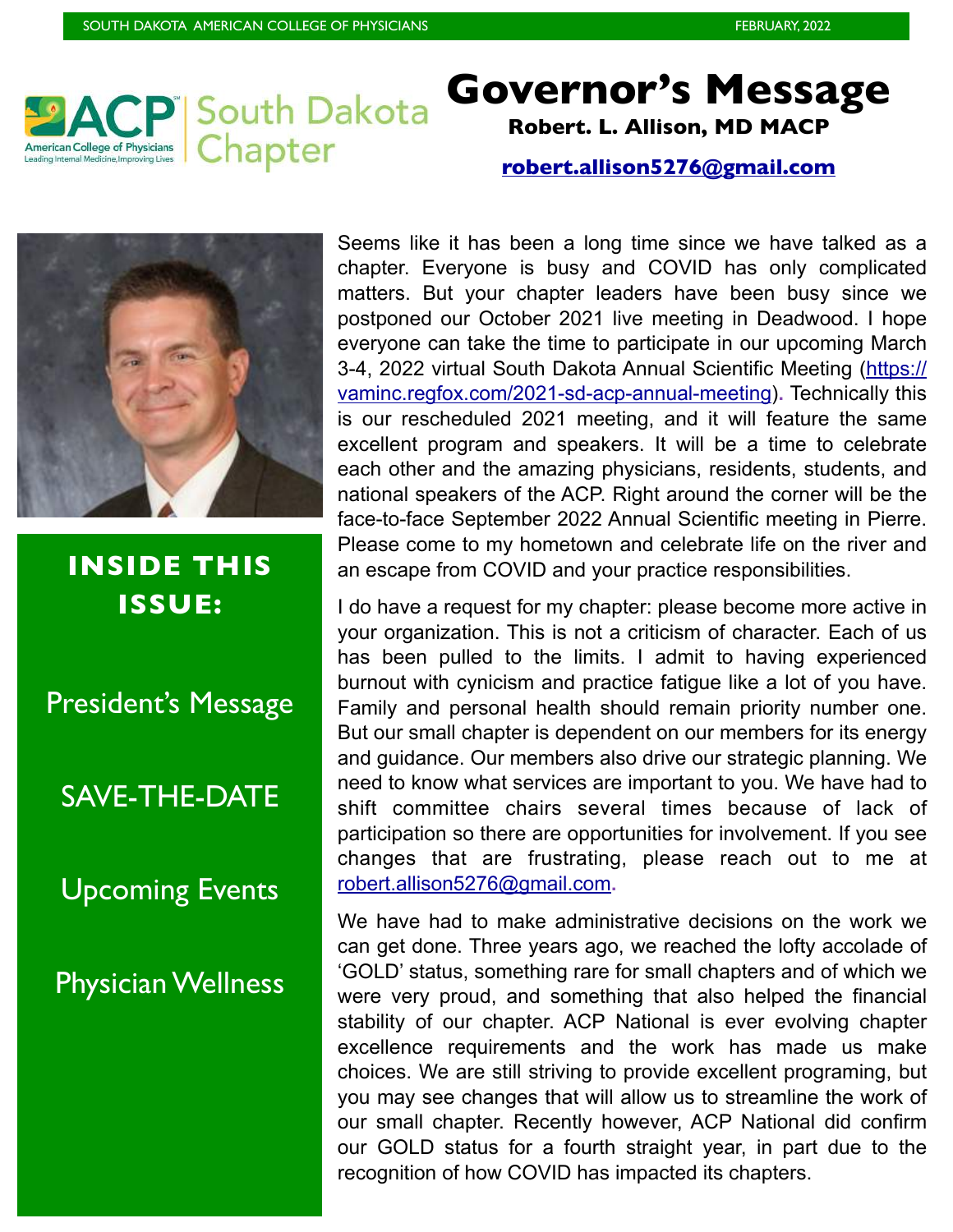## **Governor's Message (continued)**

We are swinging into advocacy season in Pierre. Our Gladiators, under the capable leadership of **Kelly Evans-Hullinger,** will be monitoring state and national policy issues. **Eric Chow**, will be developing programs for our Early Career Physicians. We need to hear more from the hospitalist side of our organization. Reach out to us if you have a passion to join our committee. And look for an expansion from our new Wellness Champions - **Mahum Shahid and Maryam Sheikh**.

Stay safe, take care of yourselves and your families, and we hope to see you in March.



**SAVE-THE-DATE 2022 ANNUAL SCIENTIFIC MEETING SEPT. 22-23 PIERRE, SD**

# *Upcoming Events*

March 3-4 Rescheduled 2021 Annual Scientific Meeting via Zoom April 26 - 30 BOG and IM2022 - Chicago, IL May 17-18 Leadership Day - Washington, DC Sept 22-23 2022 Annual Scientific Meeting Pierre, SD Sept 29-Oct 1 BOG - Savannah, GA